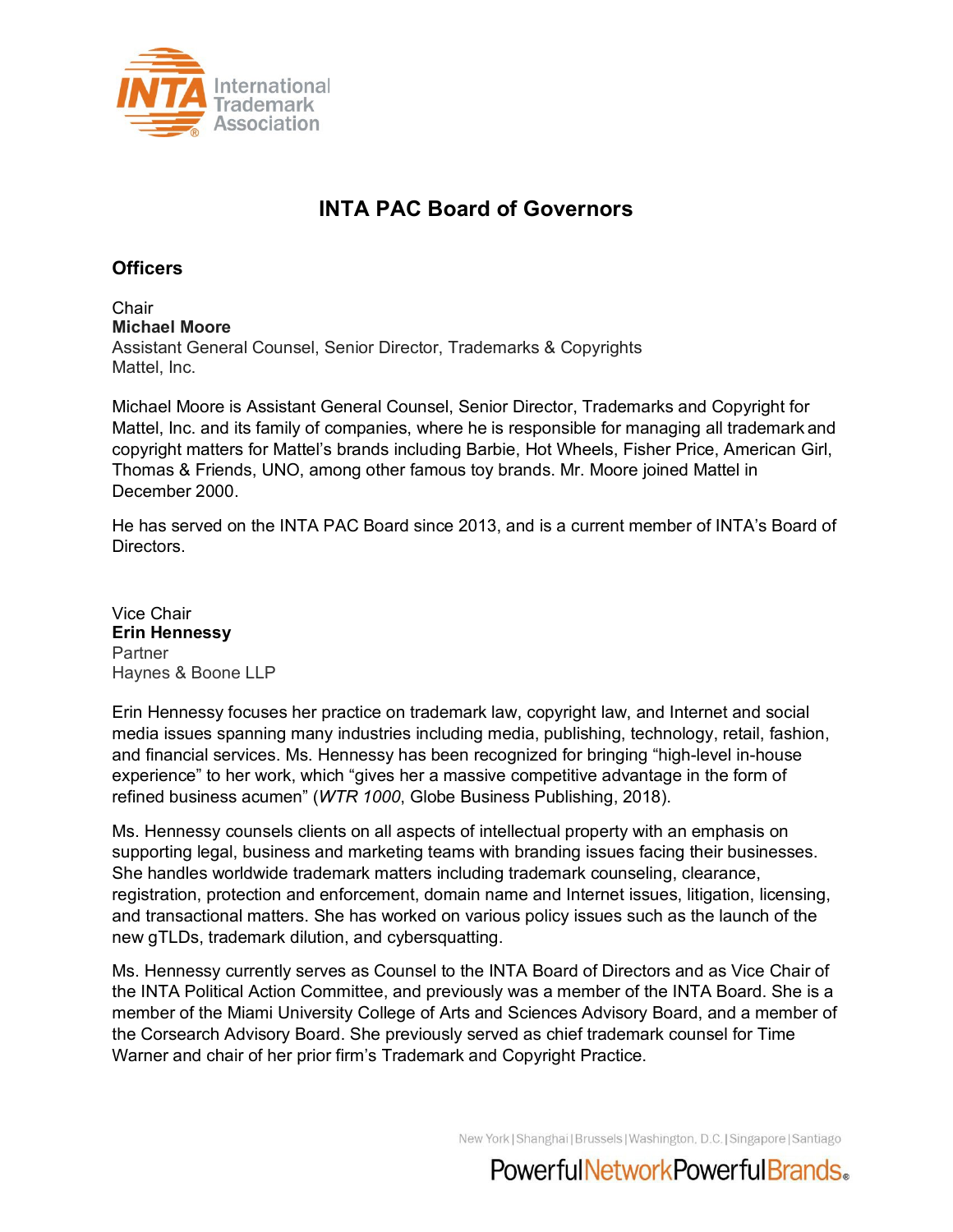Treasurer **Jennifer Simmons** Director of Government Relations INTA

Jennifer Simmons is INTA's Director of Government Relations, based in Washington, D.C. In this role, she serves as the Association's liaison with the federal and state legislatures and agencies and participates in the development of INTA's policies and positions on federal, state, and relevant international agency issues.

Ms. Simmons has a J.D. from The Catholic University of America and a B.S. from the University of Alabama.

### **Members, Board of Governors**

**Jomarie Fredericks** Deputy General Counsel, Chief IP and Brand Counsel 2022 INTA President-Elect

Jomarie B. Fredericks is Deputy General Counsel, Chief Intellectual Property and Brand Counsel for Rotary International, the worldwide not-for-profit association of 35,000 member Rotary clubs and The Rotary Foundation. In this role, she leads a team of experienced professionals who are responsible for all trademark, copyright, licensing and domain name work for Rotary International, globally.

Ms. Fredericks joined Rotary International after being in private practice with law firms in Chicago, where she practiced in trademark, copyright, libel, privacy and commercial and First Amendment litigation, with an emphasis on libel defense and media law, and after a prior career in radio.

Ms. Fredericks holds an LL.M. in Intellectual Property from the University of Illinois Chicago Law School, where she now serves on its Advisory Board, a J.D. from IIT Chicago-Kent College of Law and an M.S. and a B.A. from the University of Illinois at Urbana-Champaign.

Ms. Fredericks currently serves on the Executive Committee of the Board and is Chair of the Planning Committee.

**Mary Aversano Principal** Aversano IP Law

Ms. Aversano is an attorney with significant experience in all aspects of domestic and international trademark law including clearance, prosecution, maintenance, agreements, and

enforcement on a global basis. She has experience with related areas of copyright, domain names, and social media, as well as proficiency with online investigations, cease and desist letters, enforcement programs, and contentious matters including TTAB proceedings and UDRP complaints. Further, she has e-discovery experience in the field of financial services, medical patent areas and environmental.

Since 1998, Ms. Aversano has been active with INTA. She served as Co-Chair and Chair of the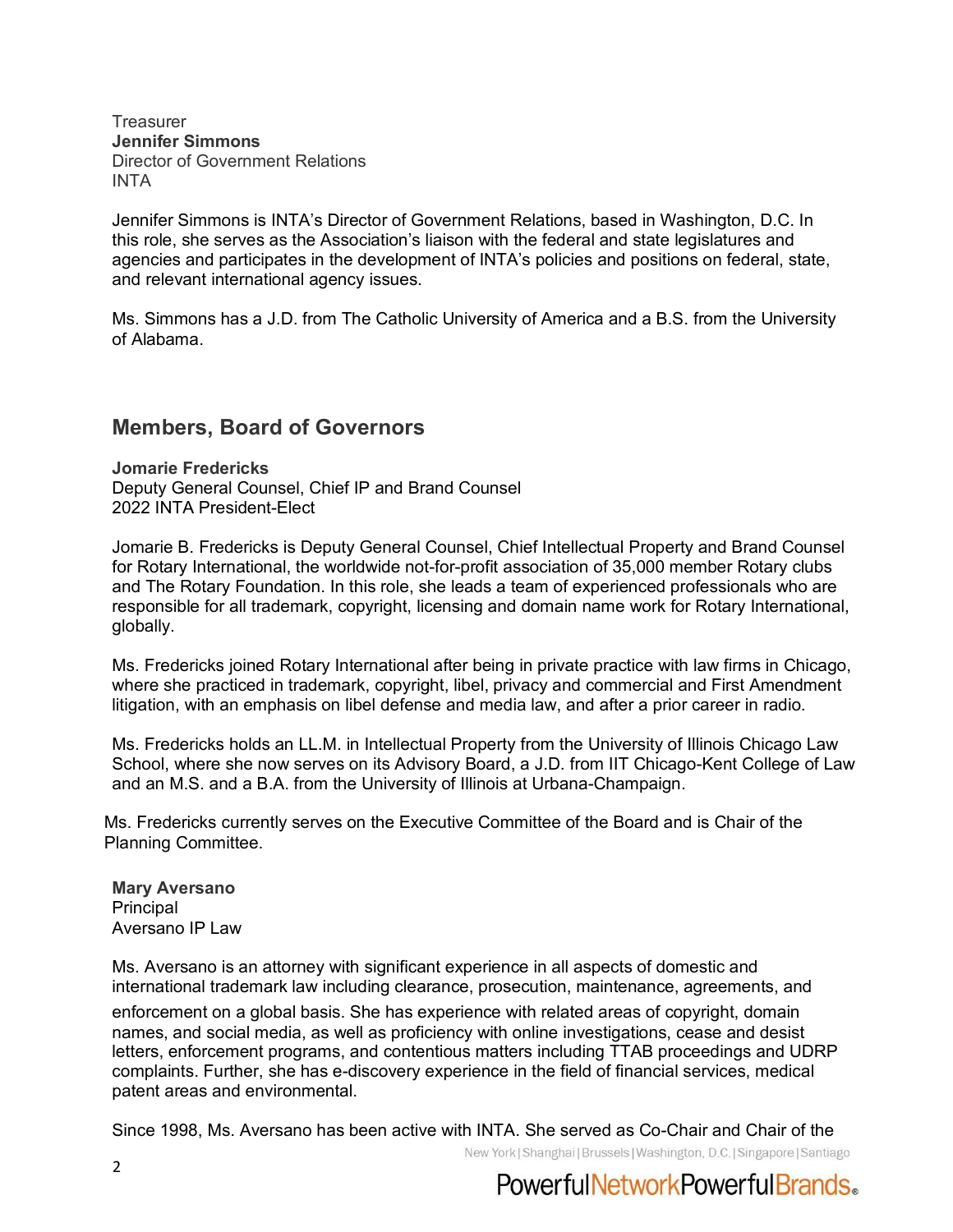Brand Names Education Foundation (since renamed the INTA Foundation), which was established to encourage the study of trademarks at the college, university, and law school level throughout the world. She also served as team leader for the Trade Dress Image Library Subcommittee and was the team leader for the U.S. Non-Traditional Marks Subcommittee.

Ms. Aversano is author of the Blog on Non-Traditional Marks [\(http://ntmblog.wordpress.com\)](http://ntmblog.wordpress.com/). She is a member of the International Association of Privacy Professionals and admitted to practice law in California, District of Columbia, and New York.

#### **Tish L. Berard**

Senior Counsel, Trademarks Velcro USA Inc.

Tish L. Berard is Senior Counsel of Trademarks for Velcro USA Inc. and its related companies ("Velcro Companies") based in Manchester, New Hampshire. She joined Velcro Companies in 2018 as Legal Counsel for North America, and was then promoted to Senior Counsel, Trademarks. In this role, she enjoys protecting the iconic VELCRO® brand and educating the public about the proper use of Velcro Companies' marks.

Prior to her role at Velcro Companies, Ms. Berard was trademark counsel, and subsequently Vice President and General Counsel, for Hearts On Fire Company in Boston, Massachusetts for 10 years. She was responsible for all legal matters for Hearts On Fire, including intellectual property maintenance and enforcement. She also practiced in Phoenix, Arizona in the firm of Squire, Sanders & Dempsey, LLP where she worked in both the litigation and trademark practice sections, and the boutique IP firm of Sullivan Law Group, where she led the trademark practice group and also focused on IP litigation.

Ms. Berard served as the 2018 INTA President.

**Ronald Chillemi Partner** Leichtman Law PLLC

Ron Chillemi is a trial attorney with substantial business experience. His practice is dedicated to representing corporations and individuals in complex litigation, particularly those involving government investigations and emerging e-commerce issues.

With experience as a federal prosecutor and senior state law enforcement official, he regularly defends his clients against investigations and actions commenced by the Department of Justice, the offices of States Attorneys General and professional licensing boards, and committees of the U.S. Congress. With his experience as a Senior Vice President of a Top 50 online retailer and as a litigator of high-stakes civil cases at a large New York law firm, he regularly counsels

businesses in managing disputes and risks, especially in intellectual property and e-commerce matters.

Mr. Chillemi has been recognized through numerous awards for his trial skills and creative solutions. He received both the Department of Justice Director's Award for Superior Performance (2007) and was named 2011 Prosecutor of the Year by the Federal Law Enforcement Foundation.

He is a graduate of Cornell Law School, the London School of Economics (M.A.), and the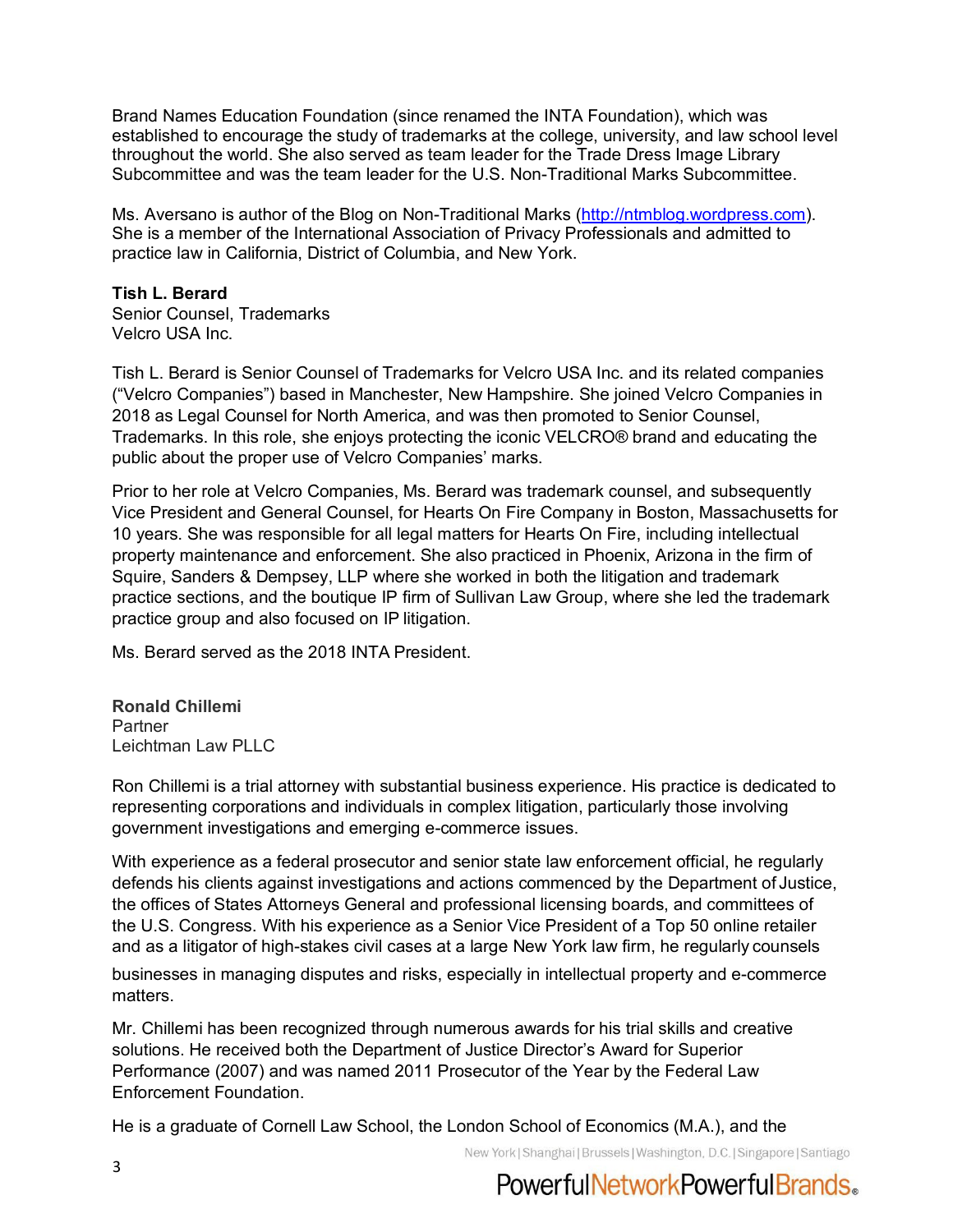University of Pennsylvania (B.A.).

**Rodrick Enns Partner** Enns & Archer, LLP

Rod Enns joined the INTA PAC Board of Governors in 2018. He has been active in INTA for more than 30 years, serving on and chairing a variety of committees, mostly in the policy realm. He sat on the INTA Board of Directors from 2008 to 2010, chaired the 2005 Leadership Meeting, and in 2003 was a member of the President's Select Committee on the Federal Trademark Dilution Act whose work led to the Trademark Dilution Revision Act of 2006.

Mr. Enns practices law with Enns & Archer LLP in Winston-Salem, North Carolina, and focuses on counseling and dispute resolution in trademarks, copyrights, and antitrust and trade regulation matters.

**Kathryn Eyster Partner** Tepper & Eyster, PLLC

Kathryn Eyster is a founding member of Tepper & Eyster, PLLC in Raleigh, North Carolina. She advises clients in a range of industries on the selection, adoption, use, and enforcement of trademarks and service marks, with a particular focus on the unique challenges presented in regulated industries.

Ms. Eyster has a long and active history with INTA, where she has served on and chaired several subcommittees, including the USPTO Subcommittee and the U.S. Legislation Subcommittee, both of which have kept her active in the dialogue to shape trademark policy.

She has also served on the Board of Directors of the Triangle Intellectual Property Law Association (TIPLA), where she is a former President, as well as participating as a member of the Trademark Specialization Committee of the North Carolina State Bar.

Ms. Eyster has been called on to speak to both legal and business audiences by organizations throughout the United States and Europe. She is recognized as a "Super Lawyer" in the intellectual property field and has appeared in the WTR 1000 list of leading trademark professionals since 2014.

Ms. Eyster is a long-time supporter of INTA PAC and has served on its Board since 2018. She is a mother of three and an avid supporter of Duke basketball.

#### **Tanya Fickenscher**

Vice President and Deputy General Counsel Major League Baseball.

Tanya Fickenscher is Vice President and Deputy General Counsel for Major League Baseball. She joined MLB in 2015, and manages the Intellectual Property/Quality Control teams that are responsible for the maintenance and protection of MLB's, and its 30 Major League Clubs' and 120 Minor League Clubs' global IP portfolios. Ms. Fickenscher began her legal profession in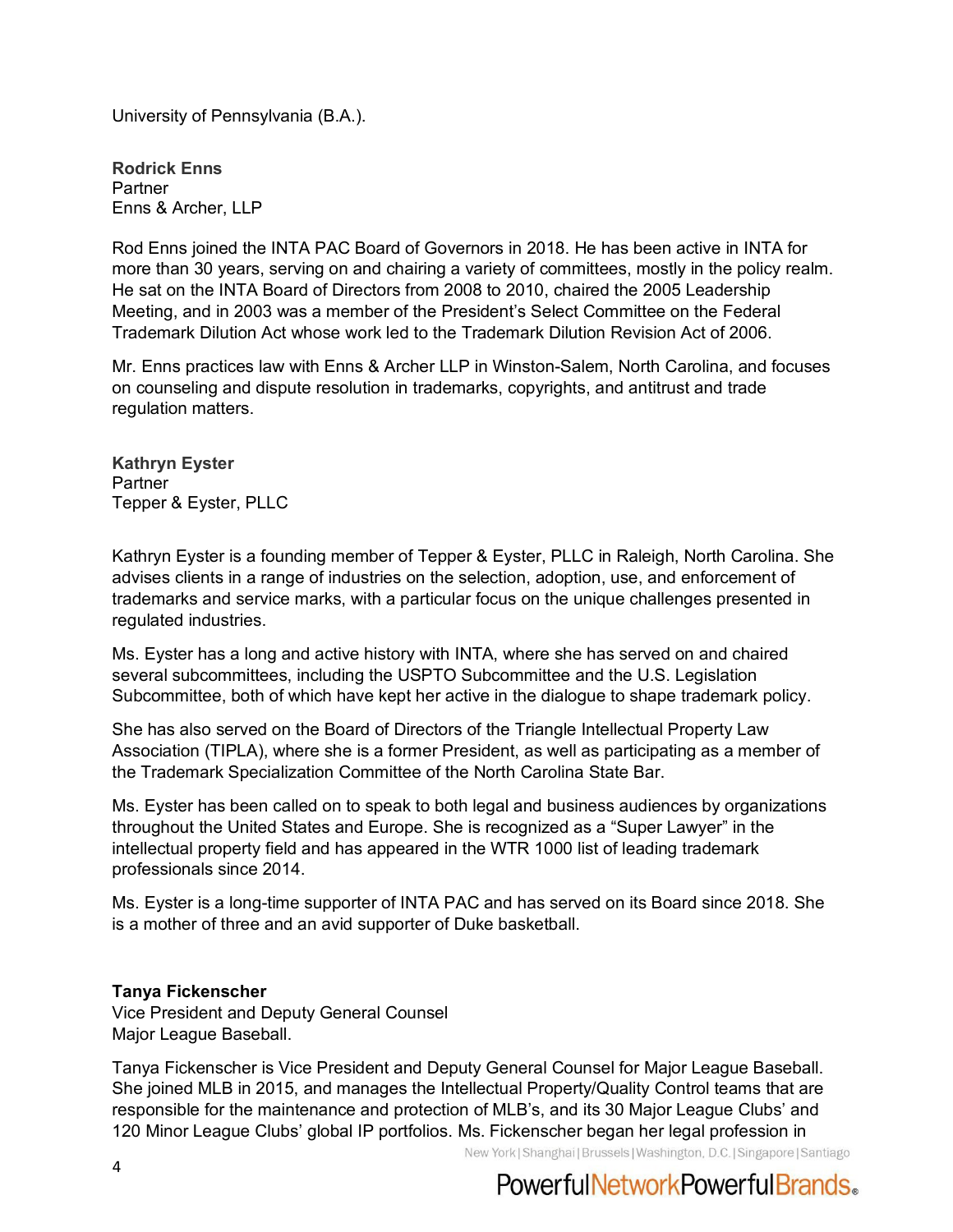private practice and then joined Bristol-Myers Squibb, ultimately leading that organization's Trademarks department. In 2011 she moved to Munich, Germany to head up the Trademarks department at Sandoz International global headquarters.

Ms. Fickenscher earned a B.A. in English at Georgetown University (1993) and a J.D. at William and Mary Law School (1999). She has been an active member of the International Trademark Association, serving on numerous Committees over the last 15+ years. In addition, she currently co-Chairs the IP Subcommittee under the Sports Law Committee of the New York City Bar Association. She is also the proud mom of two teenaged boys.

**Philip G. Hampton** Senior Partner Polsinelli PC

Philip G. Hampton II is a seasoned multi-faceted intellectual property practitioner leveraging almost 40 years of experience. He partners with clients on trademark and copyright matters including selection, clearance, prosecution, enforcement, and maintenance of their IP and portfolio management, trademark audits, licensing, and dispute resolution. His practice also focuses on patent and trademark litigation, patent and trademark counseling, licensing and merchandising agreements based on patents, trade secrets, and transactions related to the transfer of IP pursuant to corporate acquisitions. He has prepared, filed, and prosecuted both U.S. and foreign patent applications and prepared opinions regarding patentability, validity, and infringement issues. He has also participated in appeals before both the Board of Patent Appeals and Interferences and the Trademark Trial and Appeal Board.

Prior to joining Polsinelli, Mr. Hampton was nominated by President Clinton to serve as the Assistant Commissioner for Trademarks, making him responsible for the Trademarks Office from 1994 – 1998. Mr. Hampton has devoted much of his time to actively making IP a more inclusive area of the law, mentoring numerous minority and women law students.

He is the inaugural recipient of the Diversity in Tech Award presented by the IP Section of the National Bar.

**Howard S. Hogan**  Partner, Gibson Dunn & Crutcher LLP

Howard S. Hogan is a partner in the Washington, D.C. office of Gibson, Dunn & Crutcher and is Chair of the Fashion, Retail and Consumer Products group. Over the course of his career, he Hogan has handled numerous complex cases in a variety of federal and state courts in several different substantive areas including general commercial, securities and employment matters, and internal investigations.

His practice focuses on intellectual property litigation and counseling, including trademark, copyright, patent, false advertising, right of publicity, licensing, and trade secret matters. He has represented various corporations and individuals in a broad range of industries, including financial services, sports, fashion, cosmetics, entertainment, transportation, pharmaceuticals, and online services. A significant portion of Mr. Hogan's practice involves computer, Internet,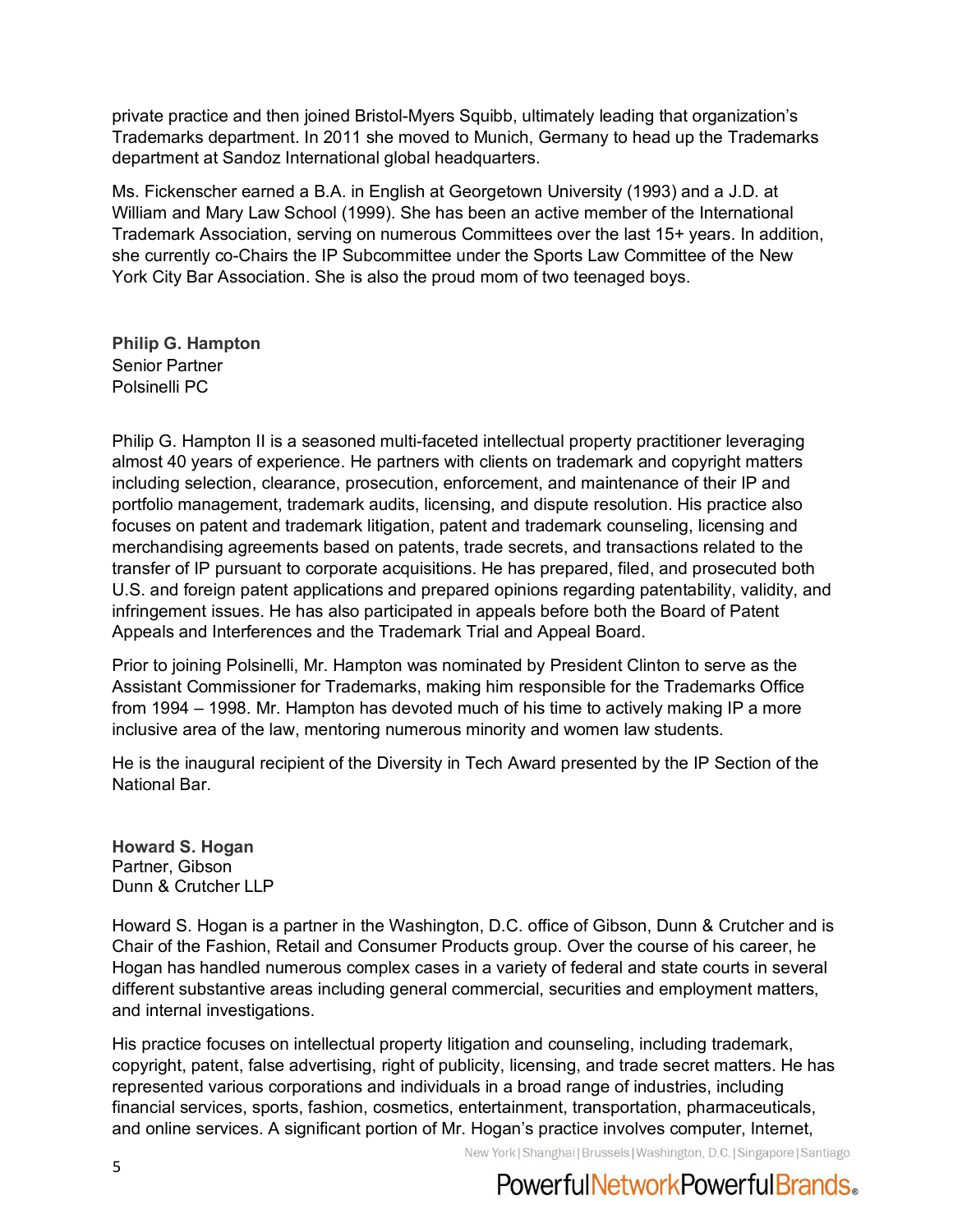and new media-related issues. He has represented and counseled a wide variety of companies on these issues, whether they are Internet-focused companies or traditional brick–and–mortar companies. Many of the matters have tested the application of traditional legal principles to the Internet and new media, such as in connection with issues of Internet jurisdiction, online contracting, and the application of trademark and copyright law to search engines, social media, and online sales. He also regularly counsels clients in connection with the application of privacy law to online commercial activities and data breaches and has assisted clients with several substantial trade secrets and information security matters.

Mr. Hogan is a frequent lecturer and writer on IP and technology-related issues. For example, he is the co-author, with Gibson Dunn partner Jennifer Bellah Maguire, of *Fashion Law and Business: Brands and Retailers*, a treatise published by the Practicing Law Institute and updated in 2019. He is also author of the trademark and domain name chapters of the treatise, *Intellectual Property Law in Cyberspace,* published by Bloomberg BNA in conjunction with the American Intellectual Property Law Association, and updated annually. Mr. Hogan has also been a speaker at meetings of INTA; the South by Southwest (SXSW) Interactive Conference in Austin, Texas; the American Bar Association Section of Intellectual Property Law; and Comic-Con San Diego on entertainment law issues as part of the "Comic Book Law School" program. He has also provided commentary on IP issues for CBS News, Bloomberg TV, and National Public Radio, and he has been quoted in publications such as *The Wall Street Journal*, *The Washington Post*, *USA Today*, *Law360*, *Electronic Commerce & Law Report*, *The Recorder*, and *Managing Intellectual Property*.

Mr. Hogan devotes significant time to assisting not-for-profit organizations with different issues. In 2008, the Meals on Wheels Association of America honored him with its "Friend of the Year Award" for his assistance to MOWAA's efforts to end senior hunger, and in 2019, the Jewish National Fund honored Mr. Hogan and a Gibson Dunn team with the organization's inaugural Presidential Award for their pro bono contributions. He has served on the Boards of Directors of the Meals on Wheels Association of America Foundation, the National Foundation to End Senior Hunger, and the Washington Lawyers' Committee for Civil Rights and Urban Affairs, among others.

Mr. Hogan received his B.S.F.S., *magna cum laude*, from Georgetown University School of Foreign Service in 1994 in International Relations, Law, and Organization, Phi Beta Kappa with a European Studies Certificate. In 1999 he received his J.D., *cum laude*, from New York University School of Law, where he was Editor-in-Chief of *The Commentator* and Research and Writing Editor for the Moot Court Board. He is also an alumnus of Lady Margaret Hall, Oxford University, where he spent the 1992-93 academic term as a visiting student.

Mr. Hogan is a member of the bars of New York, Connecticut, and the District of Columbia, and has been admitted to appear before the United States Supreme Court, the U.S. Courts of Appeals for the Second Circuit, the Third Circuit, the Fourth Circuit, the Fifth Circuit, the Ninth Circuit, the D.C. Circuit and the Federal Circuit and the United States District Courts for the Southern, Eastern, and Northern Districts of New York, the District of Columbia, the District of Maryland, and the Eastern District of Texas.

**Chris Kindel Member** Pirkey Barber, PLLC

New York | Shanghai | Brussels | Washington, D.C. | Singapore | Santiago

# PowerfulNetworkPowerfulBrands.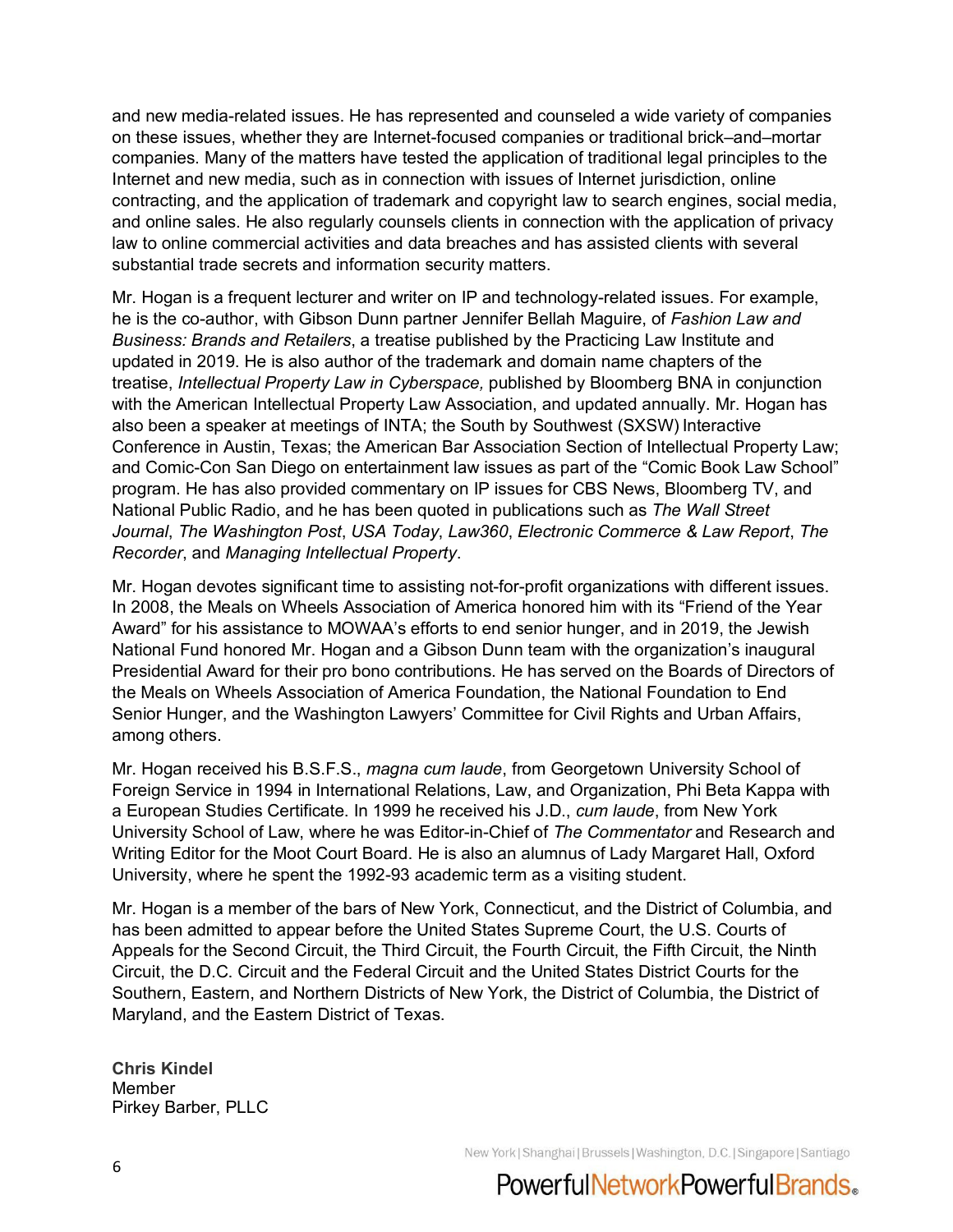Chris Kindel has focused his practice on intellectual property trademark and copyright matters since he began his legal career in 2001. His experience crosses a wide range of industries including consumer and luxury goods, retail sales, hotel services, music and entertainment, pharmaceuticals, software, financial and consulting services, and information technologies industries.

Mr. Kindel has particular expertise assisting clients on trademark and copyright licensing and transactional matters, ranging from drafting and negotiating character license and brand extension agreements to providing counsel on IP issues in large M&A transactions. Having spent several years of his practice on an international team focused on managing the international portfolios of well-known brands, he has extensive experience providing strategic counseling on international protection and enforcement issues. Mr. Kindel is also well versed in domestic and international trademark clearance, portfolio management, global filing programs, global clearance projects, multi-country oppositions, domain-name issues, anti-counterfeiting, and infringement actions.

In 2001, he earned his J.D. with honors from the University of North Carolina School of Law, where he was a recipient of a Chancellor's Scholarship and served as a copyright law and securities law research assistant. Prior to law school, Mr. Kindel graduated Phi Beta Kappa from the Liberal Arts Honors program at The University of Texas at Austin.

Outside the office, he loves to spend time with his family.

**Megan L. Martin**

Vice President, Chief Trademark Counsel Warner Bros. Entertainment Inc.

Megan Martin is Vice President, Chief Trademark Counsel at Warner Bros. where she leads the team responsible for managing all trademark matters for WarnerMedia's brands including Harry Potter, Batman, Superman, Game of Thrones, Rick and Morty, among others.

Ms. Martin joined Warner Bros. in 2008 and has served on the INTA PAC Board since 2016. She is a member of INTA's Emerging Issues Committee and the Enforcement Committee's Bad-Faith Task Force.

**Michael Metteauer** Member Pirkey Barber, PLLC

Michael Metteauer's practice focuses on strategic trademark counseling and enforcement, with a particular emphasis on famous brands, non-traditional trademark rights, and Internet issues. He handles a wide range of matters, from clearing marks for new products to litigating trademark-related claims, primarily before the Trademark Trial and Appeal Board and in federal court.

In addition to his client work, Mr. Metteauer has been active in INTA and served on the Board of Directors and as Counsel as well as chaired the Leadership Development, Issues & Policy and Trade Dress Committees.

He received his J.D. with honors from The University of Texas School of Law. Before law school, he graduated with honors from The University of Texas at Austin, receiving a Bachelor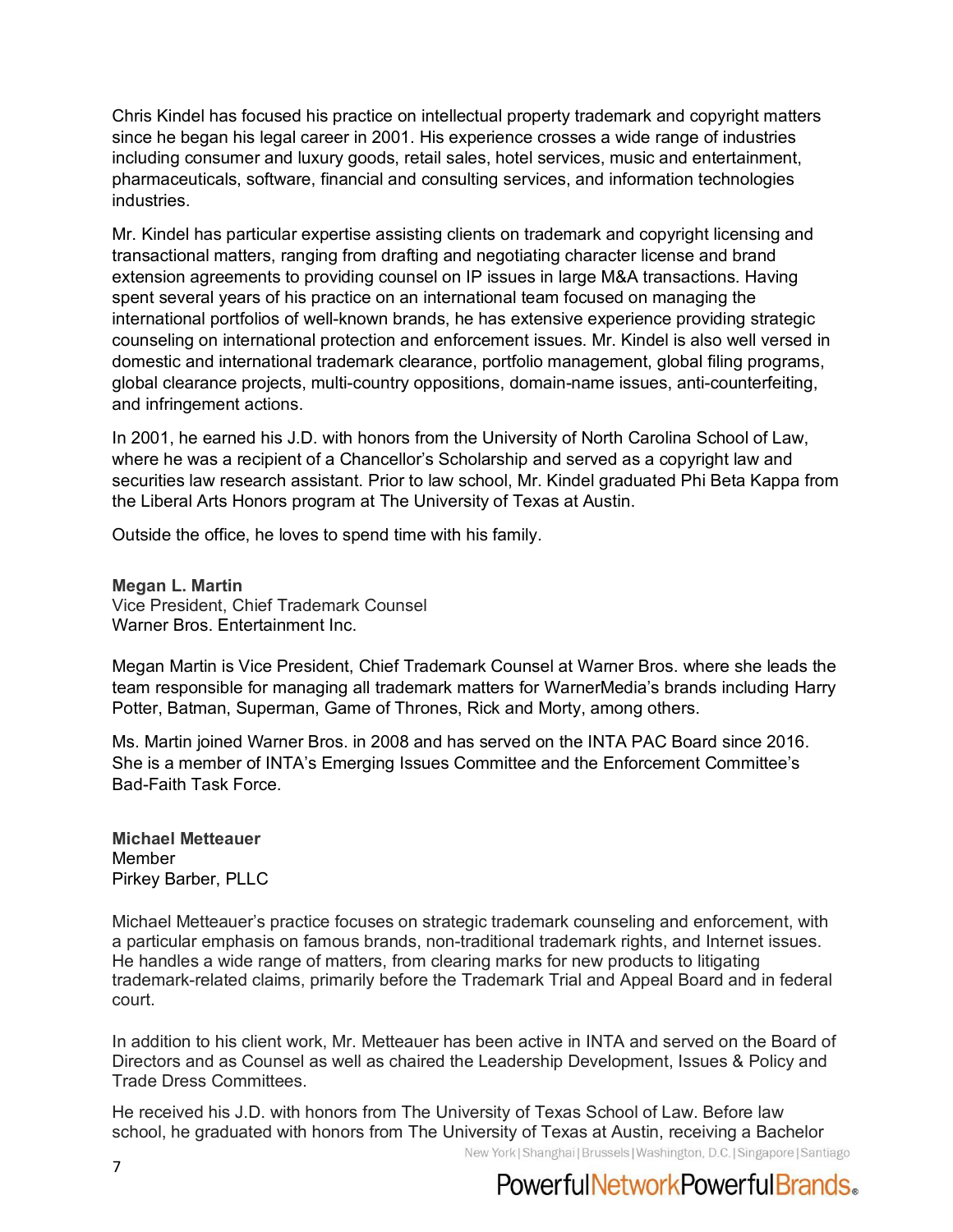of Science in Aerospace Engineering.

**Justin Pierce**  Partner Venable LLP

Justin Pierce is co-chair of Venable's Intellectual Property Division. He has significant experience advising companies and their executives on how best to acquire, develop, and apply their intellectual property to achieve their business objectives. He has guided clients through a wide range of matters involving patent litigation, trademark and brand protection, anticounterfeiting initiatives, copyright, design rights, trade secrets, and licensing. Mr. Pierce is also well versed in strategies for handling rights of publicity, domain name, and social media disputes, and he routinely engages in international government affairs work involving intellectual property.

Mr. Pierce's practice includes:

- Representing clients in litigation involving patents, trademarks, copyrights, and advertising claims in a variety of industries, including apparel, consumer goods, electronics, food and beverage, footwear, media, mobile device, pharmaceutical, software, and telecommunications. He has handled cases in U.S. federal courts and the U.S. International Trade Commission.
- Developing and implementing worldwide brand protection strategies for companies around the world, ranging from start-ups to multinational corporations. He regularly assists clients in identifying vulnerabilities in their business model and devising innovative solutions to protect their brands and content, and their company's reputation in the international marketplace.
- Working with regulatory and law enforcement agencies in the United States and abroad to address counterfeiting issues. He has helped brand owners recover substantial damages through enforcement actions and litigation aimed at high-value counterfeiters and worked with clients to facilitate the seizure and destruction of numerous counterfeit products.
- Working with clients to maximize and better leverage the value of their intellectual property through licensing and other transactions. He has managed complex intellectual property licensing on an international scale in matters dealing with patents, trademarks, and copyrights.
- Providing counsel regarding cross-border trade, customs, and outreach to foreign governments on intellectual property matters. He has worked with a number of U.S. agencies responsible for IP and trade enforcement issues on behalf of clients

Prior to joining Venable, Mr. Pierce served as an in-house counsel to a major multinational corporation for a number of years. In this role, he led a government relations initiative that enhanced company IP enforcement efforts in key markets around the world. This experience gave him substantial knowledge of the business and strategy issues that challenge executives and their in-house legal teams.

Mr. Pierce is also an inventor who currently holds a patent and a number of published